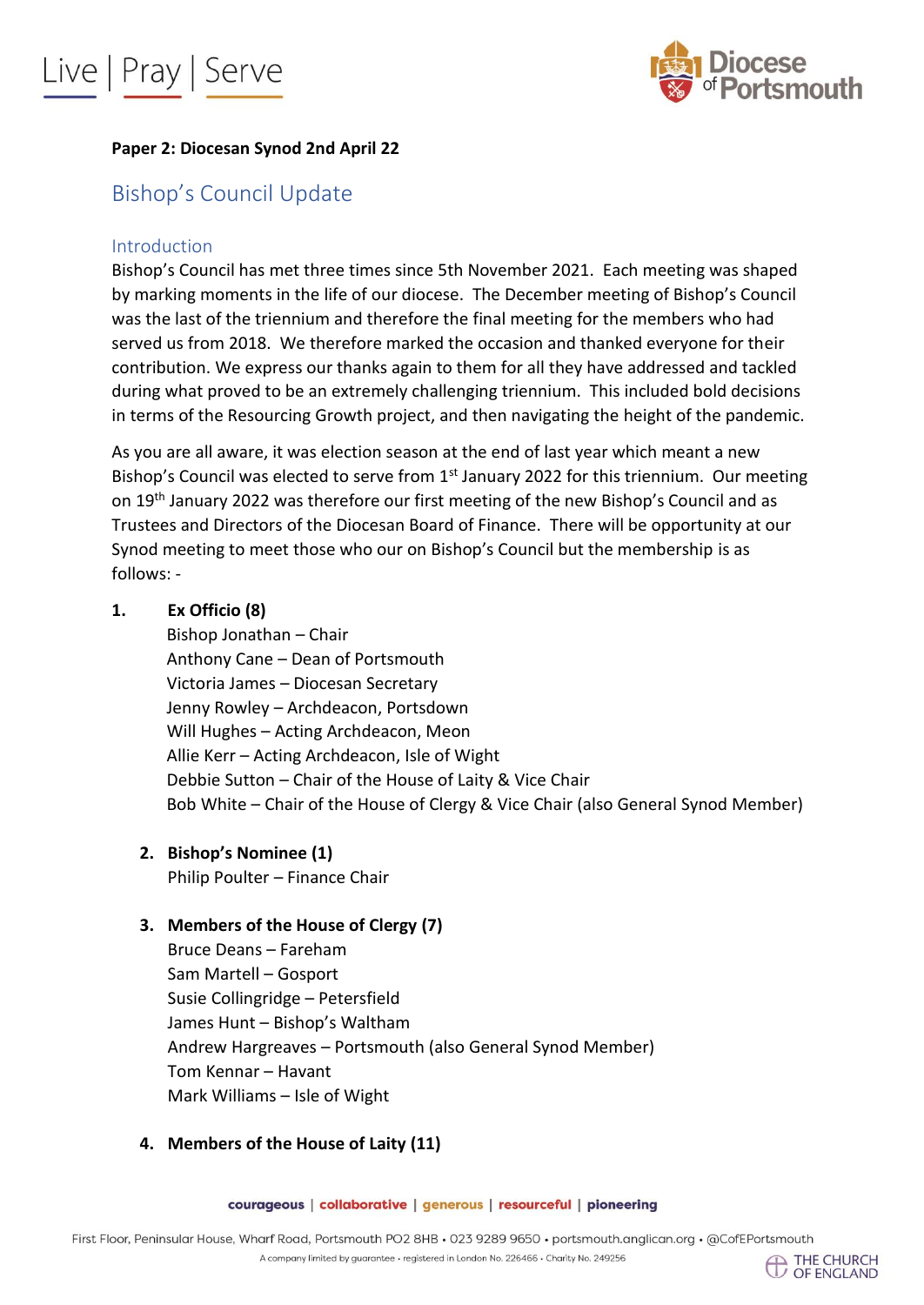# Live | Pray | Serve



Stuart Forster – Fareham Lucy Docherty – Fareham (also General Synod Member) Steve Smart – Gosport Vanda Leary – Petersfield Neil Chrimes - Petersfield Adrian Jordan – Bishop's Waltham Mark Emerton – Portsmouth Irene James – Portsmouth Simon Lemieux – Portsmouth Coleen Jackson - Havant James Bremridge – Isle of Wight

### **5. In attendance**

General Synod Reps (who have not also been elected as members):

- Paul Chamberlain
- Rebecca Hunt
- Ian Johnston

Minute Secretary Clare Jones – Bishop's PA

Jenny Hollingsworth – Head of Strategic Implementation & Resources and Deputy Diocesan Secretary.

Other members of the staff team as required to support agenda items.

At the same time as welcoming new members of Council, we also said farewell to Bishop Rob as this was to be his last meeting of Council in the Chair. His time as Commissary Bishop has been special and he brought so much to the life of the diocese during that time. It was a welcome opportunity for Council to wish him well and express our thanks for his dedicated service of the diocese.

Then moving to March, Bishop's Council was able to celebrate Bishop Jonathan's arrival as our Bishop having been installed on the Saturday. What a task to Chair Bishop's Council at the end of day one!

### Key Decisions Taken By Bishop's Council

### Finance Matters & Parish Share

The final parish share outturn for 2021 was also discussed by the Diocesan Deanery Finance Committee (DDFC), Diocesan Finance Executive Committee (DFEC) and Bishop's Council. In recognition of the effort which went into achieving a contribution rate of 89% of the ask a letter was sent to every parish to express our thanks.

Over the course of the three meetings Council has received 2021 Forecasts. These are still in draft and will not be finalised until the audit concludes. It is intended that the DFEC and Bishop's Council will receive a draft copy of the annual report and accounts once the audit is

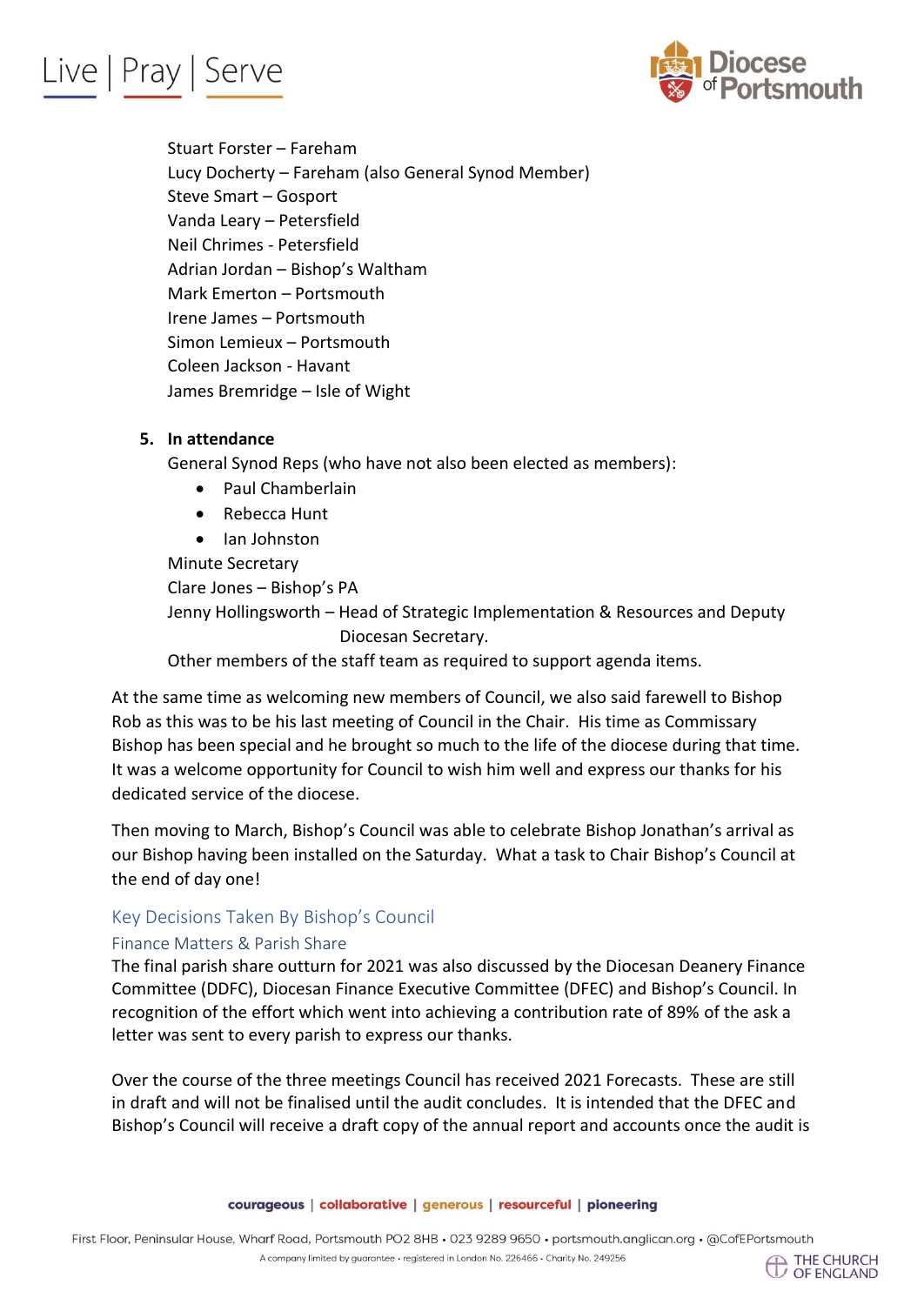



nearing its conclusion (May 2022) with the final document being presented to Bishop's Council at its AGM before coming before Synod on 25<sup>th</sup> June 2022.

Although much effort continues to be directed towards the end of year process, we are also looking forward into 2023 and beyond. Bishop's Council has agreed that there should be a one-year budget prepared for 2023, but for this to be placed in the context of a financial plan covering 2024 and 2025 helping us move forward together to first sustainability but ultimately towards a thriving diocese. This work will be supported by the DFEC and DDFC as is routine within our governance structure and their work is in important in supporting recommendations to Bishop's Council. Learning from the feedback within the 2022 process and responding to a request from Petersfield deanery, a finance project group has been set up as a task and finish group for this year only. That group is made of representatives from each deanery who in the main do not already serve within the finance governance groups. They are looking at the detail of areas of the budget and will support by feeding into the DFEC in the budget preparation. The aim is greater transparency as to how funds are utilised and improved communication around finance moving forward. The group met for the first time on 8<sup>th</sup> March 2022.

#### Skills Audit & Committee Membership

Bishop's Council at its meeting in January addressed some vacancies in terms of committee membership and these included: -

- Confirming that Sue Jones from Petersfield deanery should join the DFEC
- Appointing the Dean of Portsmouth to be Chair of the Vacancy in See
- Appointing the Diocesan Secretary to be Secretary to the Vacancy in See.
- There is still work to be done to fill the spaces on the Vacancy in See, but this is in hand.

Bishop's Council completed a skills audit which at our March meeting was used as the basis to agree areas of training for members as trustees and this will be undertaken over the course of the coming months as in house provided training. The areas include: -

- Safeguarding from a Trustees perspective including Serious Incident Reporting
- Risk management with Ecclesiastical (free as part of a pilot)
- DBF income & expenditure
- Introduction to trusts including custodian trusteeship
- Property responsibilities
- Data protection from a trustee's perspective
- Charity management and compliance including charity accounting

This audit will also be used to support the process of filling Council and committee vacancies as they arise.

#### Lay HR

Council conducted the annual review of the lay contract and handbook. This included: -

• Changing our approach to notice periods so that some roles serve a longer notice period

courageous | collaborative | generous | resourceful | pioneering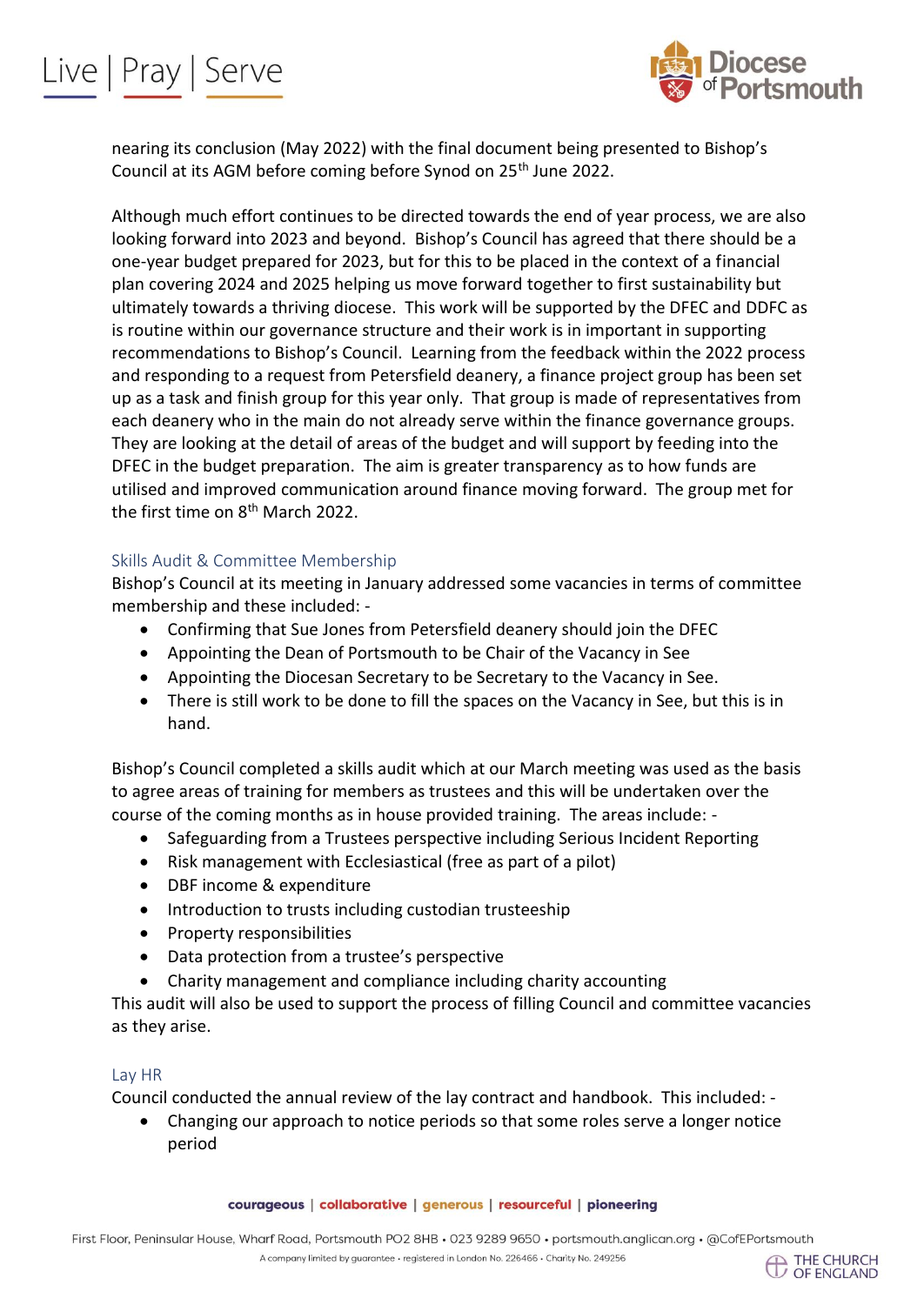## Live | Pray | Serve



- Approving updated policies relating to Lone Working, Complaints and Home Working
- Approving new policies relating to Gender Reassignment and Menopause.

#### Clergy Support

Bishop's Council made decisions on two areas of clergy support:

#### *Isle of Wight Allowance*

In February 2016, the Bishop's Council reviewed the grant made to stipendiary clergy and those in House for Duty posts of the Isle of Wight. The intention of the grant was to be a contribution towards three to four annual trips a year to the mainland for family contact/personal business, noting the high costs of travel during peak seasons. It is important to note that trips related to parochial responsibilities are claimed in normal expenses. The allowance was increased to £750 from £257 during this review in 2016 and it rose in line with inflation since then, such that by 2019 it was £792. In response to Covid, in 2020, the Bishop's Council agreed to withhold the payment of this grant but increased it to 50% of the 2019 grant level for payment last year.

Bishop's Council has agreed that for 2022 this grant will be reinstated such that the payment of the full grant will be made in April as normal. It was also agreed that a 2% uplift would be applied to the 2019 figure which would make the allowance £811 per person. On current numbers of clergy in post on the Island this remains within budget for 2022.

#### *Council Tax Rebate Relating to Heating Costs*

Members Synod may be aware of the announcement that there is to be a rebate on Council Tax for financial year 2022/23. This amounts to £150 on properties in tax bands A to D. The question has rightly been asked as to how the DBF will handle this and support clergy when the council tax is paid by the DBF and therefore the rebate will be received by the DBF.

It is important to note that the majority of our clergy housing falls outside of bands A to D so the rebate only applies to a small number of properties. As such the rebate expected is only in the region of £2500. This amount divided equally between clergy would have little impact and it was also noted that those in the properties which attract the rebate might not be those who experience the biggest impact of the rising energy cost.

The recommendation of the Property Sub Committee to Bishop's Council was that the value of the rebate is put into a designated fund and clergy be advised that they can apply to their Archdeacon in the event of fuel hardship to seek some relief from the fund. Bishop's Council accepted this recommendation from the Property Sub Committee.

#### The Road Map for 2022

At his first Bishop's Council meeting, Bishop Jonathan spoke to and outlined a broad outline for 2022 which is dealt with in paper 3. This was given a positive reception by Bishop's Council.

#### courageous | collaborative | generous | resourceful | pioneering